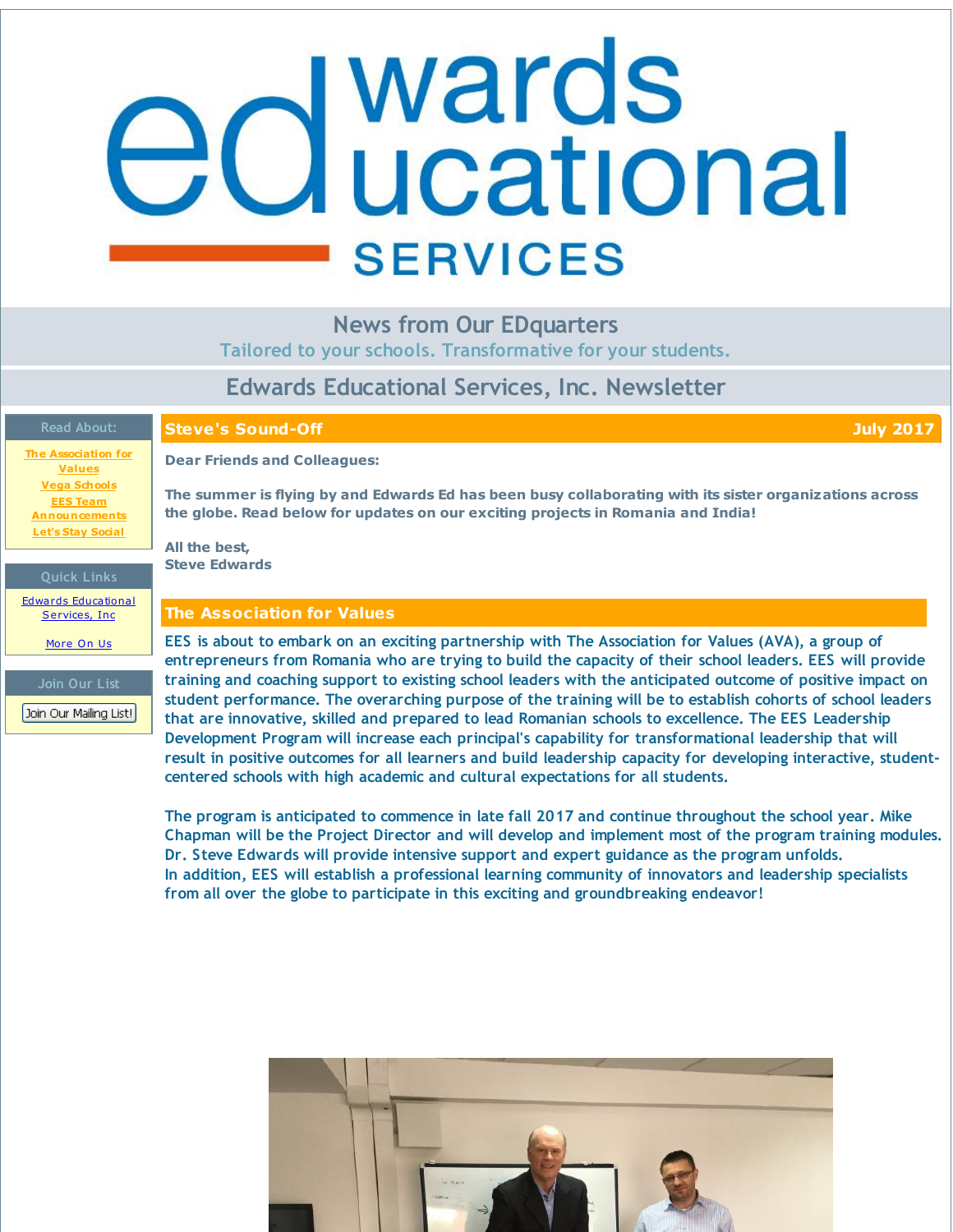

*Dr. Steve Edwards and members of the AVA team*

## **Vega Schools**

Vega [Schools](http://r20.rs6.net/tn.jsp?f=001DYxC3OYyn3xTj1hZUY4haHpR_83u4pSoNL06kZU8KTFAXZ7W3ZNNxPVyP8xo0LY96Dz3PkKzpKNX8DW_Qp4fG9sq6QA7RbRuc2-kVQMgbcbXWOj4pBIFGVXoHSFIl7TmxE1JA-o__67gim-zOoIL6orG3XfGnPU7Ao8R1jAVN0g=&c=&ch=), a 21st Century School located in Gurgaon, India is expanding! As one of the co-founders of **Vega Schools, Dr. Steve Edwards is proud to share the design for the second Vega School--coming soon!**

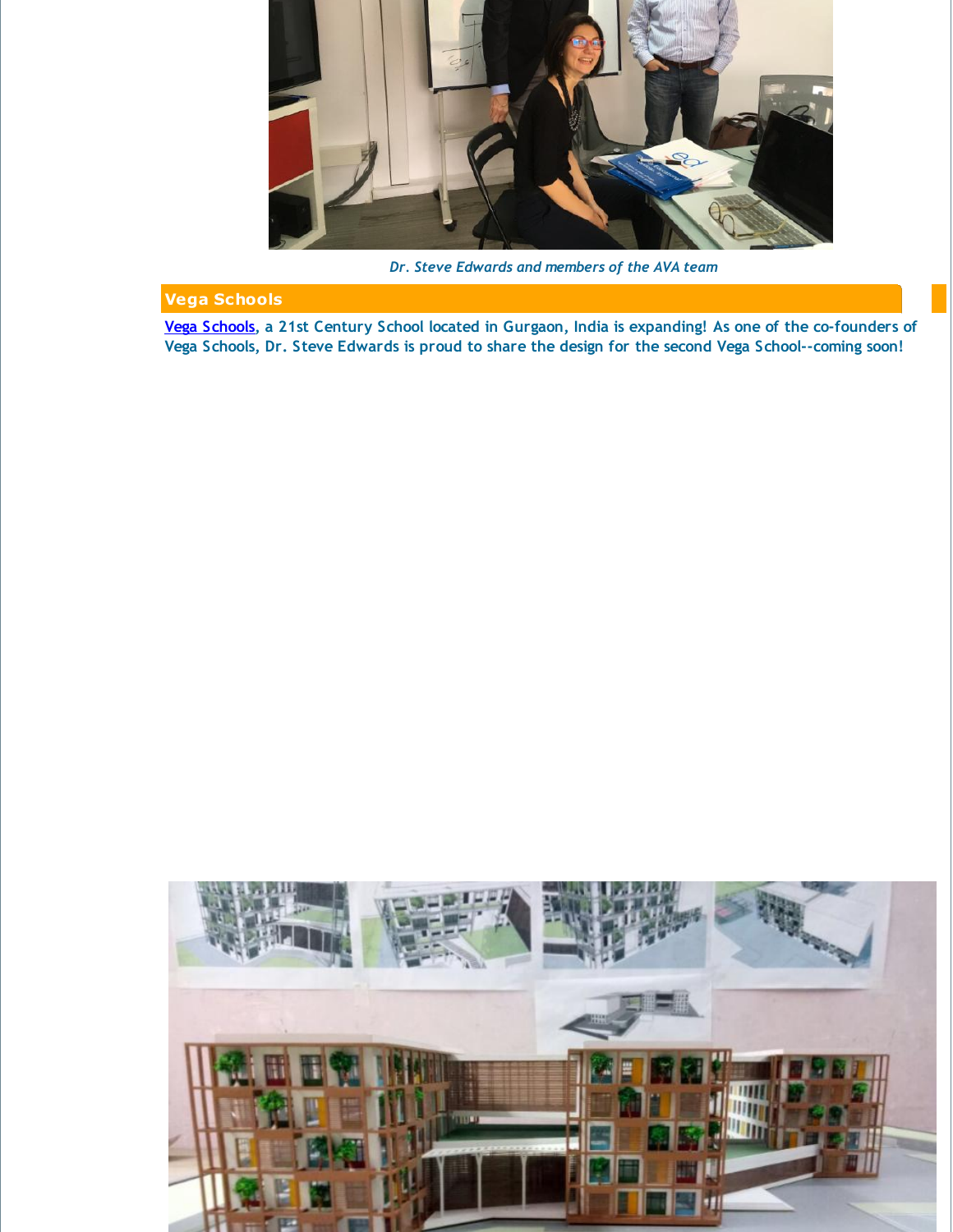

### **EES Team Announcements**

A warm welcome to Mike Chapman who will be working with EES on projects in the USA, Middle East, Asia, **and Europe!**

**Michael Chapman offers a unique professional portfolio. In addition to twentyseven years of high profile and successful leadership of large schools in a variety of circumstances and a proven track record of academic excellence through innovative school improvement, during this period he has made a major contribution to the education service as a whole. In October 2008 he was awarded the title of "National Leader of Education", this being the highest school leadership accreditation in the UK, obtained only by the top 1% of school leaders with a proven outstanding track record.**



**Michael Chapman is currently Rector at the prestigious Colegio Anglo Colombiano in Bogota, Colombia. This is** a large, high-profile IBO World School with 1,860 students. Prior to this in his most recent UK headship, as well as leading an outstanding school he led on Building Schools for the Future (BSF) regionally and was a **national Lead Consultant for the UK National College for School Leadership (NCSL). As a BSF pathfinder** project (GBP 27.3 million), his school was recognized as a leading player in the development of an innovative **BSF transformational and visionary building program of international importance. He has recent and proven** experience with IBO Authorisation, CIS Accreditation, OFSTED / ISI inspection, IGCSE and AS / A2 levels as

**well as exceptional leadership credentials as the following objective and rigorous extracts indicate.**

**The UK OFSTED / Independent Schools Inspectorate Report for StGIS in May 2012 stated of his leadership:**

*The high quality of leadership and management has a positive, significant impact on students' learning and personal development, and contributes strongly to progress in these areas. With strong clarity of vision and purpose, supported by bold self and external analysis, the headmaster has worked collaboratively with the leadership group, senior colleagues and the whole school community in its widest sense highly effectively to introduce initiatives to improve standards of teaching and learning, and pastoral care, and to develop a strategy for the future. A platform of considerable stability has been laid for future development.*

### **Edwards Educational Services on LinkedIn: Let's Stay Social!**

**Stay on top of all the news happening within Edwards Ed and beyond:**

**Link up with us on our [LinkedIn](http://r20.rs6.net/tn.jsp?f=001DYxC3OYyn3xTj1hZUY4haHpR_83u4pSoNL06kZU8KTFAXZ7W3ZNNxLL2zQsN_PJioEQDS7S-GfUTyYS8ASpIVPdSdrfxIT0jq27fnxXneQtBcDRwkNCTFga7j3u6L-XvxMCInKe8OdYlrEcf_xOyr7UanRSXLC7sp3-ikkezOA-xFEKYvOOcqyw1K-OO5pWKoCTdhvuwb95VoPcJO_iTk3WFgM41-mSNHUiftptmwPE=&c=&ch=) page!**

**We like you! Have you ['liked'](http://r20.rs6.net/tn.jsp?f=001DYxC3OYyn3xTj1hZUY4haHpR_83u4pSoNL06kZU8KTFAXZ7W3ZNNxOsylPRmhkYWvvWxlZAHd-4zscmR9gOQVMC6hkAMp7Pp6o1GVV99YGf6pb1aMFcCKMuEJ-XPaNEMa322p2CDK4ckis-a60KPOAcE93x8aV5FAeESq-RMBUbKS_12aypl7HeycS54amKijHjgwFYYaEE=&c=&ch=) us?**

**[Tweet,](http://r20.rs6.net/tn.jsp?f=001DYxC3OYyn3xTj1hZUY4haHpR_83u4pSoNL06kZU8KTFAXZ7W3ZNNxLL2zQsN_PJixCGGM2yRwv0nDb2qRZUtdi0zE_4jjAypzsPerRJYMUyfzRIiNKgwQL_SSU4opn0VzqGQpq3YZlKXrEDTah2f_mkRTO-AANFWlhSy49yjh_X_GrNyEXMil4m-qISOnJzy&c=&ch=) tweet!**

### **Edwards Ed Blog**

**info@edwardsedservices.com**

**Would you like to be a contributor to our [blog](http://r20.rs6.net/tn.jsp?f=001DYxC3OYyn3xTj1hZUY4haHpR_83u4pSoNL06kZU8KTFAXZ7W3ZNNxJcUEUVloAhgp7zjRNwA-cAEcs8S1I379QgpRJkJM4il_kLqr5J2GffRle947GX2VCnSDqj4DauZsH8c2Nd_ii2ZxqXotpLOTQgxHfPhgCzTSFNY_Qr0N2KXSNZEWRQzNPEU9x-jRCIE&c=&ch=)? We'd love to hear from you!**

**To share your ideas on education, leadership, and current topics please contact:**